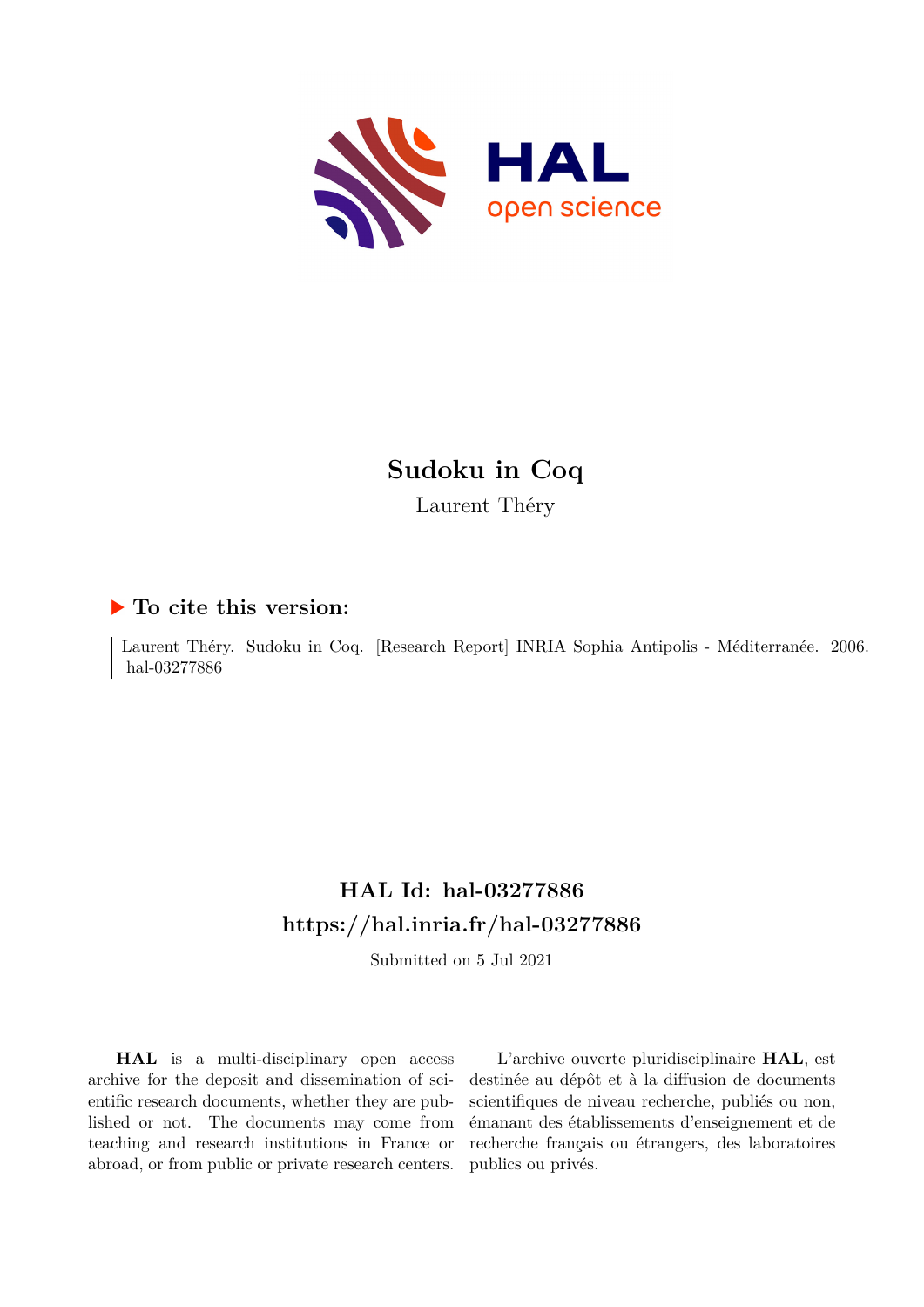# Sudoku in Coq

Laurent Théry thery@sophia.inria.fr Marelle Project - INRIA Sophia Antipolis

February 2006

#### Abstract

This note presents a formalisation done in Coq of Sudoku. We formalise what is a Sudoku, a Sudoku checker and a Sudoku solver. The Sudoku solver uses a naive Davis-Putnam procedure.

## 1 The Grid

The grid is parametrised by two integers h and w. It is composed of hw subrectangles, each rectangle is composed of  $h$  lines and  $w$  columns. If we take  $h = 3$  and  $w = 3$ , we get the usual grid composed of 9 subsquares.

We are going to formalize the grid as a list of integers. In order to express what rows, columns, subrectangles are, we first need to have some basic list operations. The function take takes the n first elements of a list l.

```
Fixpoint take (n: nat) (1: list A) : list A :=match l with
    nil => nil
| a::11 =>
   match n with
     0 \Rightarrow nil
   | S n1 => a:: take n1 l1
   end
end.
```
The function jump skips the first n elements of a list l.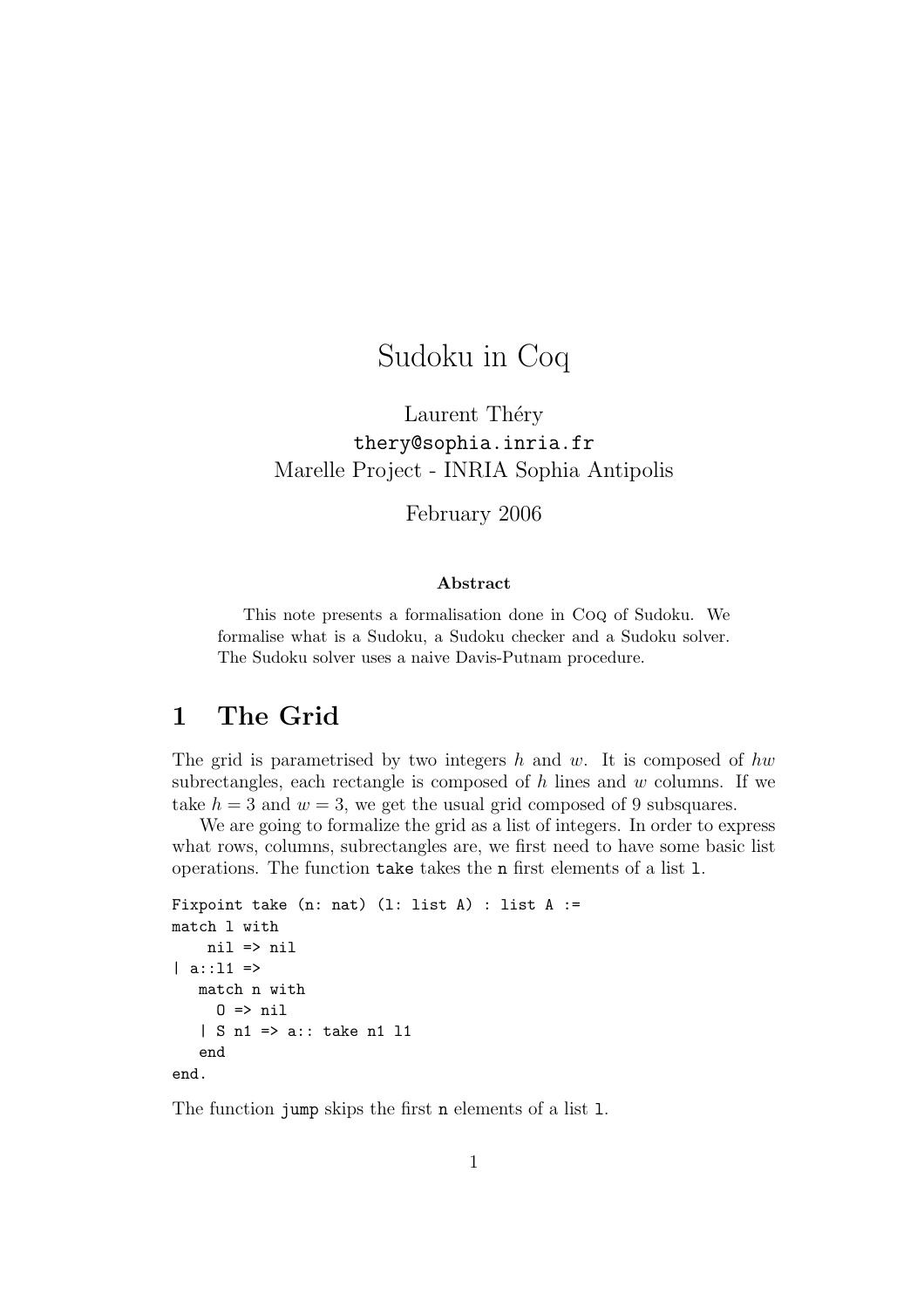```
Fixpoint jump (n: nat) (l: list A) : list A :=
match l with
     nil => nil
| a::11 => match n with 0 = > 1 | S n1 => jump n1 11 end
end.
```
The function take\_and\_jump takes the t first elements then skips j elements and repeats this n times.

```
Fixpoint take_and_jump (t j n: nat) (l: list A) : list A :=
   match n with
        0 \Rightarrow nil
   | S n1 => take t 1 ++ take_and_jump t j n1 (jump j 1)
   end.
```
Now we are ready to consider an arbitrary grid. We take h as the number of rows of a subrectangle and w as the number of columns of a subrectangle. So a subrectangle contains exactly size cells.

Variable h w: nat. Definition size  $:= h * w$ .

In a grid, there are size rows. The function row returns the row number i.

Definition row i (1: list nat) := take size (jump  $(i * size) 1$ ).

The function column returns the column number i.

```
Definition column i (1: list nat) :=take_and_jump 1 size size (jump i l).
```
The function rect returns the subrectangle number i.

```
Definition rect i (l: list nat) :=
  take_and_jump w size h
            (jump (w * (mod i h) + h * (div i h) * size) 1).
```
In the list that represents the grid, we take the convention that the integer 0 indicates an empty cell. We define the list ref\_list that contains all the possible values of a cell:  $1, 2, \ldots$ , size.

```
Fixpoint progression (n m: nat) : list nat :=
  match n with 0 \Rightarrow nil | S n1 => m :: progression n1 (S m) end.
Definition ref_list := progression size 1.
```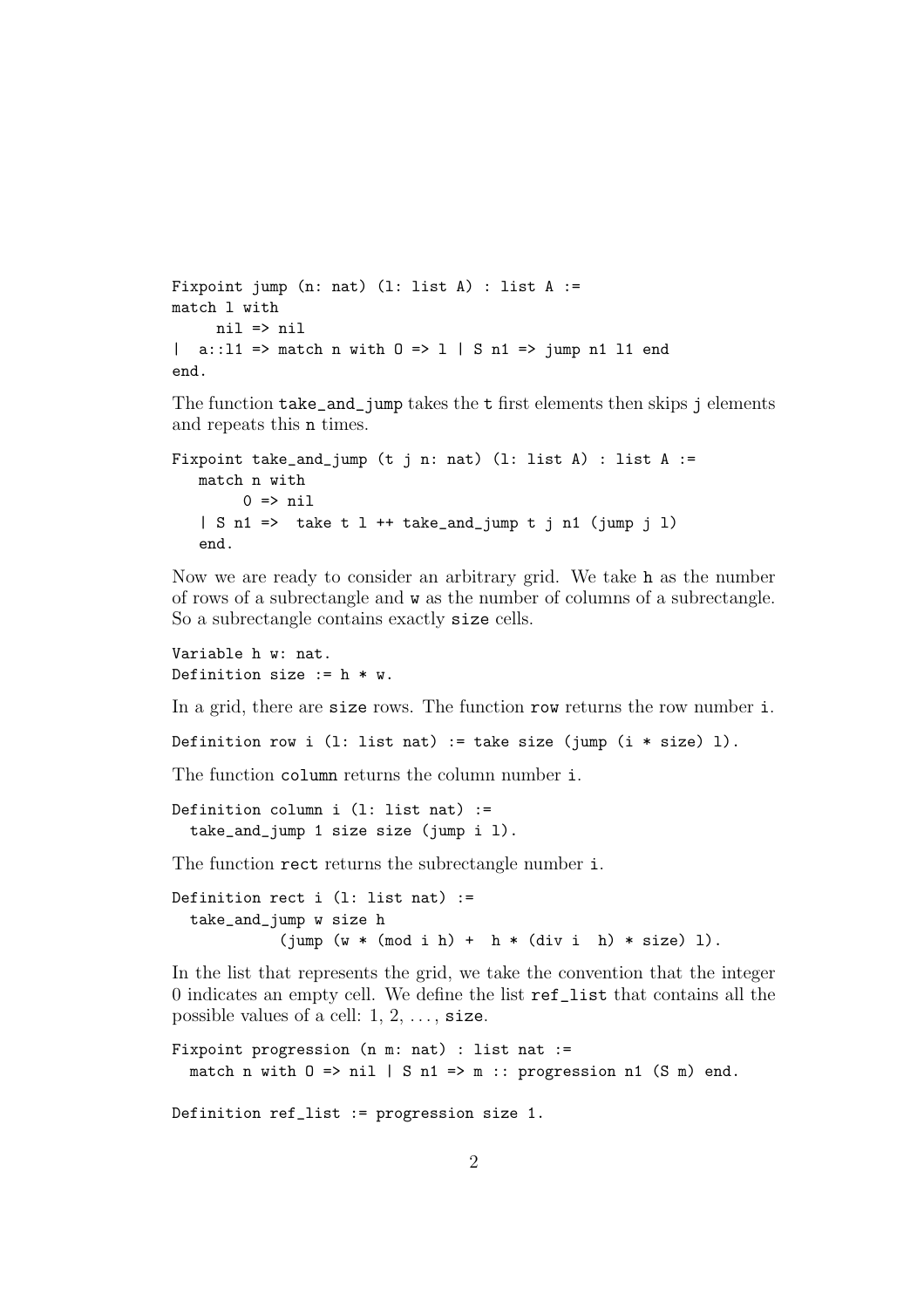### 2 The Sudoku

A way to define what is a Sudoku is to use the notion of permutation.

```
Inductive permutation : list A \rightarrow list A \rightarrow Prop :=
  | permutation_nil: permutation nil nil
  | permutation_skip: forall a l1 l2,
      permutation 12 11 -> permutation (a :: 12) (a :: 11)| permutation_swap: forall a b l,
      permutation (a :: b :: 1) (b :: a :: 1)| permutation_trans: forall l1 l2 l3,
      permutation l1 l2 -> permutation l2 l3 -> permutation l1 l3.
```
A list of integers is a Sudoku if it has the right length, each of its rows is a permutation of ref\_list, each of its columns is a permutation of ref\_list and each of its subrectangles is a permutation of ref\_list.

```
Definition sudoku l :=
 length l = size * size /
 (forall i, i < size -> permutation (row i l) ref_list) \land(forall i, i < size -> permutation (column i l) ref_list) /\
 (forall i, i < size -> permutation (rect i l) ref_list).
```
### 3 The Sudoku checker

We can easily decide if a list is a a permutation of another one with the function permutation\_dec1.

```
Definition permutation_dec1 :
  (forall a b : A, \{a = b\} + \{a \Leftrightarrow b\}) ->
  forall 11 12, {permutation 11 12} + {\tilde{ } permutation 11 12}.
```
It follows that we can define a Sudoku checker.

Definition check: forall 1, {sudoku 1} + { $\tilde{}$  sudoku 1}.

### 4 The Sudoku solver

In order to solve Sudoku, we are going to translate the problem into a constraint problem and use a Davis-Putnam procedure [\[1\]](#page-13-0) to solve it.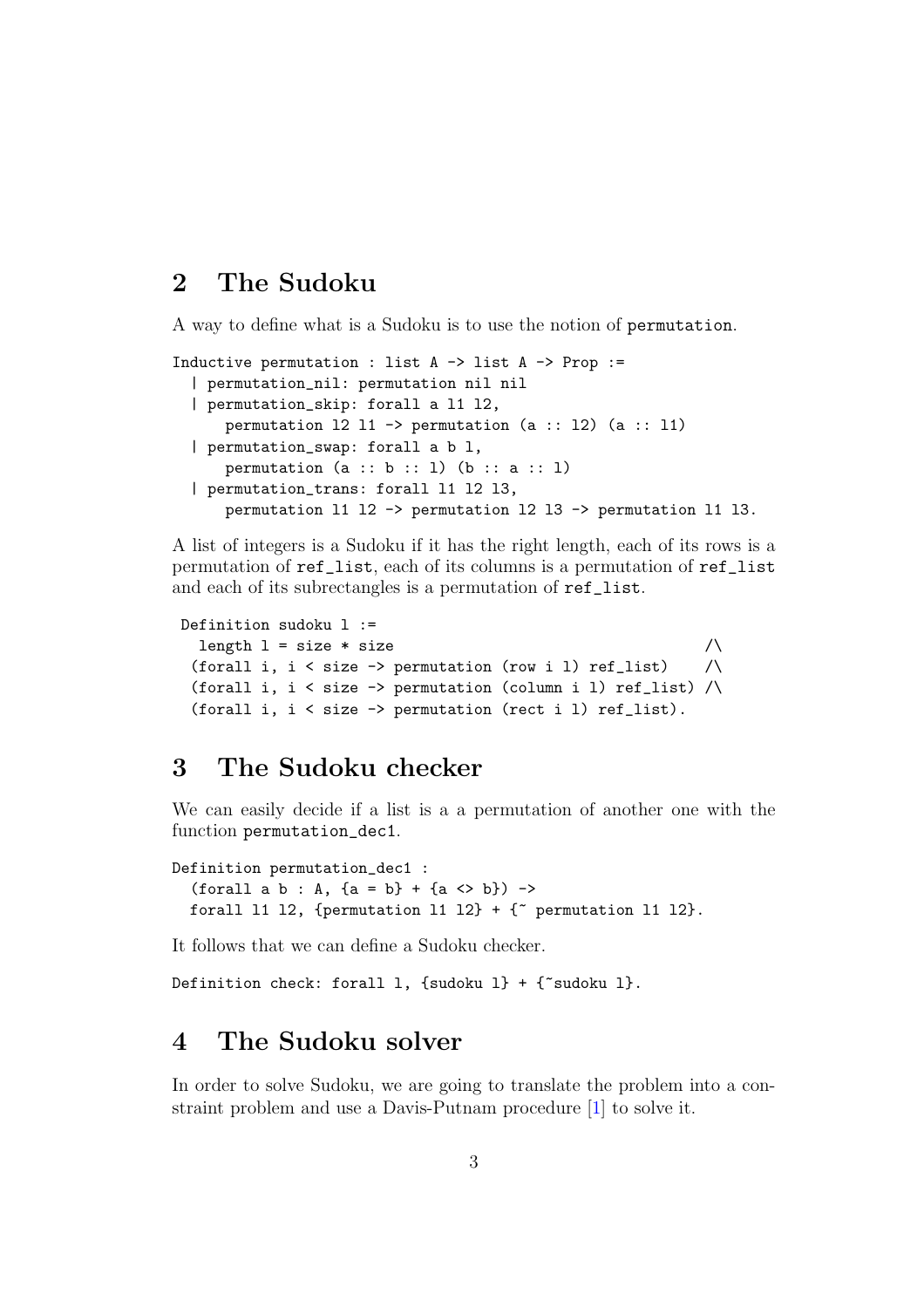### 4.1 Positions, literals, clause and clauses

### Positions

A literal represents the fact that a given cell contains a given value. We first define the type pos for positions.

Inductive pos: Set := Pos  $(x: nat)$   $(y: nat)$ .

Positions starts at  $(0,0)$  till (size-1, size-1). A position is valid if it is inside the grid.

```
Definition valid_pos (p: pos) := let (x,y) := p in
  x < size \land y < size.
```
To enumerate all the positions in a left-right top-down manner, we use the function next.

```
Definition next (p: pos) := let (x,y) := pos in
  if eq_nat (S \ y) size then Pos (S \ x) 0 else Pos x (S \ y).
```
We can turn a position into its index in the list that represents the grid with the function pos2n

Definition pos2n (p: pos) := let  $(x,y)$  := p in  $x * size + y$ .

The function get retrieves from the list s that represents the grid the value inside the cell at position p

Definition get  $p 1 := nth 0$  (jump (pos2n  $p) 1$ ) 0.

The function update puts inside the cell at position p the value v.

```
Fixpoint subst (n: nat) (v: A) (1: list A) : list A :=match l with
    nil => nil
  | a : : 11 = \ranglematch n with 0 \Rightarrow L :: 11 \mid S \n11 \Rightarrow a ::  subst n1 L 11 end
  end.
```
Definition update p L  $(l: list nat) := subst (pos2n p) L 1.$ 

### Literals

A literal is composed of a position and a value.

Inductive lit: Set :=  $L$  (p: pos) (v: nat).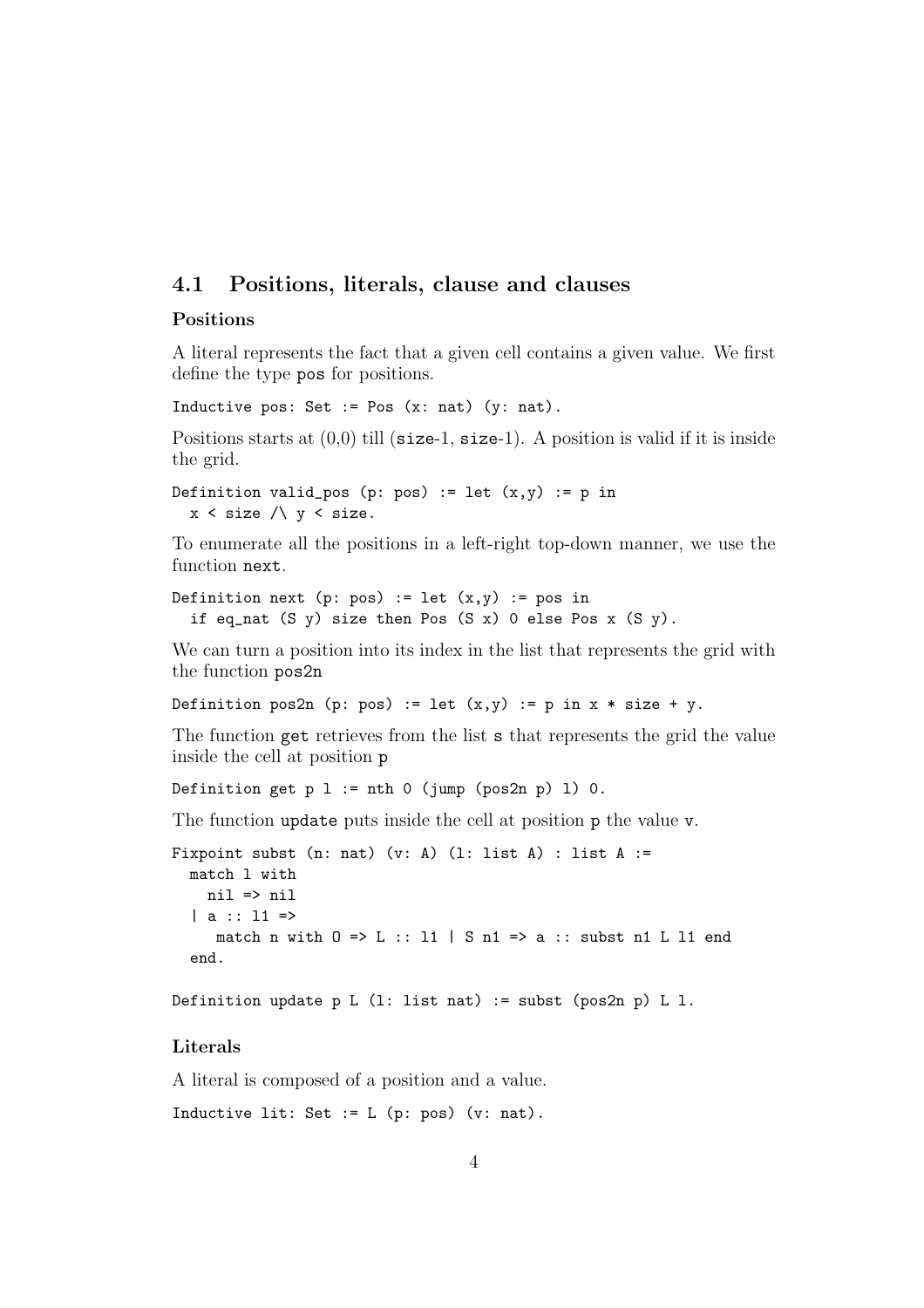#### Clause

A clause is a disjunction of literals. It is represented as a list. A clause is satisfied if and only if at least one of its literals is satisfied,

Definition clause := list lit.

We provide some operations to manipulate clauses. The function  $lit\_is\_in$ checks if a literal is in a clause.

Definition lit\_is\_in: lit -> clause -> bool.

The function  $lit\_insert$  adds a literal inside a clause.

Definition lit\_insert: lit -> clause -> clause.

The function lit\_rm removes from c2 all the literals that occur in c1.

Definition lit\_rm (c1 c2: clause): clause.

The function clause\_merge appends all the literals in c1 and c2.

Definition clause\_merge (c1 c2: clause): clause.

#### Clauses

The problem to solve is a conjunction of clauses. The conjunction is represented as a list. To solve the problem, we need to satisfy each clause, i.e. we need to satisfy at least one literal in each clause.

Definition clauses:= list (nat \* clause).

The integer associated to each clause represents the length of the clause, i.e. the number of literals in the clause. This integer is used to sort the list. Clauses with few literals are on top of the list. The function clause\_insert adds a clause in the list of clauses.

Definition clause\_insert: clause -> clauses -> clauses.

The function clause\_merge appends two lists of clauses.

Definition clauses\_merge: clauses -> clauses -> clauses.

The key function for manipulating clauses is the function clauses\_update. It is used to update the list of clauses removing from the list all the clauses that contain the literal l and removing from each clause in the list all the literals that occur in c.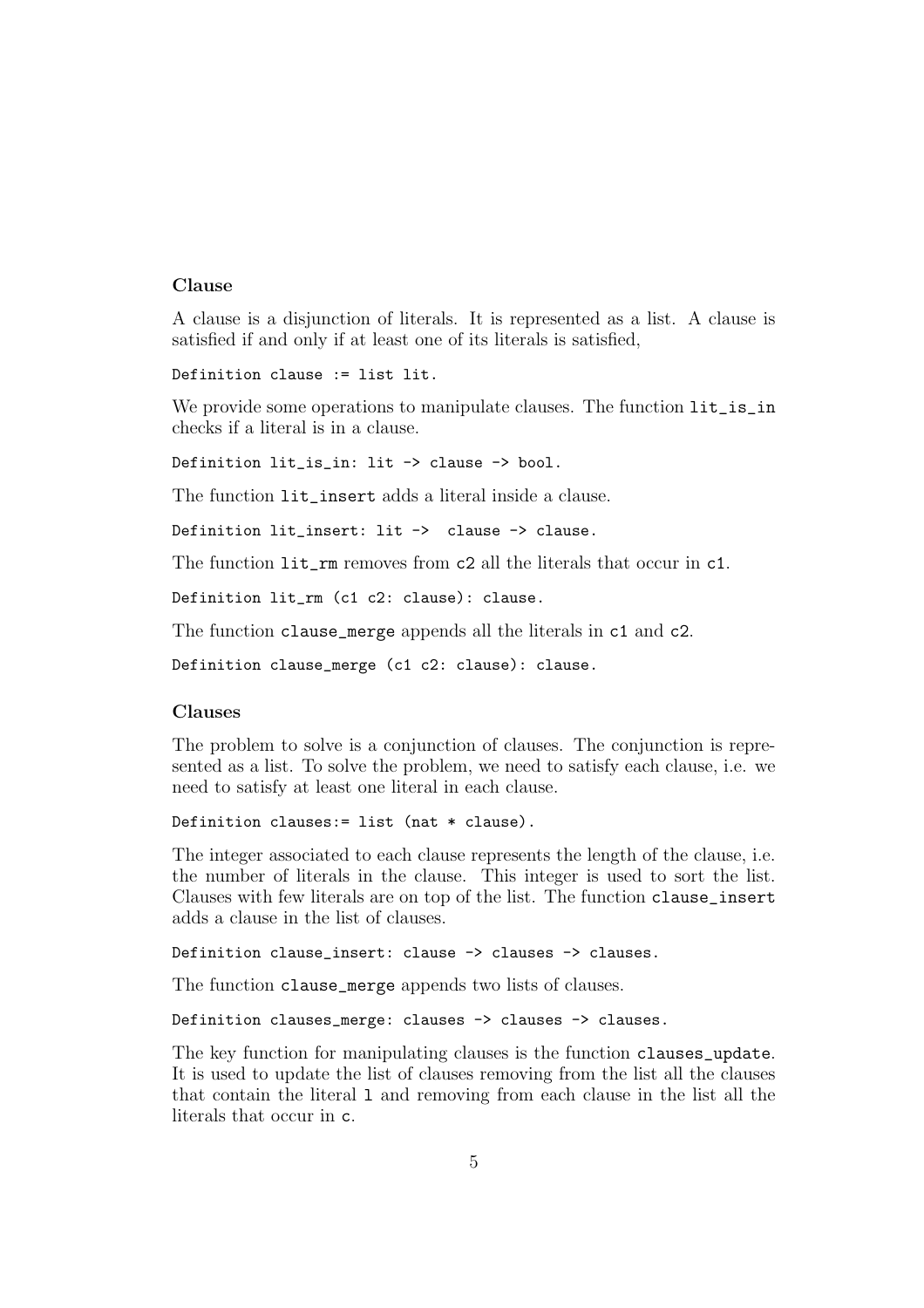```
Fixpoint clauses_update (l: lit) (c: list lit) (cs: clauses)
  {struct cs}: clauses :=
  match cs with
    nil => nil
  |(n, c1) :: cs1 \Rightarrowif lit_is_in l c1 then clauses_update l c cs1 else
         let res := lit_rm c c1 in
         clause_insert res (clauses_update l c cs1)
  end.
```
This function is called to update the list of constraints when a new fact is known. The literal l is this new fact we know to hold (for example the cell (1, 2) contains 3). The list of literals c contains the facts we know not to hold (for example the cell  $(1, 2)$  does not contain 1, the cell  $(1, 2)$  does not contain 2, the cell  $(1, 2)$  does not contain  $4, \ldots$ ).

### 4.2 Generating problem constraints

In order to generate constraints, we need some list. The list indexes contains all the possible index for a position from 0 to size -1.

Definition indexes := progression size 0.

The list cross contains all the position  $(x,y)$  with  $0 \le x < h$  and  $0 \le y < w$ .

```
Definition cross :=
  let p := progression h 0 in
  let q := program progression w 0 in
  fold_right (fun x \in \mathbb{R} => (map (fun y \Rightarrow (Pos x \in y)) q) ++ 1) nil p.
```
The list cross1 contains all the pairs  $(x,y)$  with  $0 \leq x <$  size and  $1 \leq y \leq$ size.

```
Definition cross1 :=
  let p := indexes in
  let q := ref_list in
  fold_right (fun x 1 => (map (fun y => (x, y)) q) ++ 1) nil p.
```
The function gen\_row generates the constraints that the row number i contains the value z.

```
Definition gen_row i z :=
  fold_right (fun y l \Rightarrow lit_insert (L (Pos i y) z) l) nil indexes.
```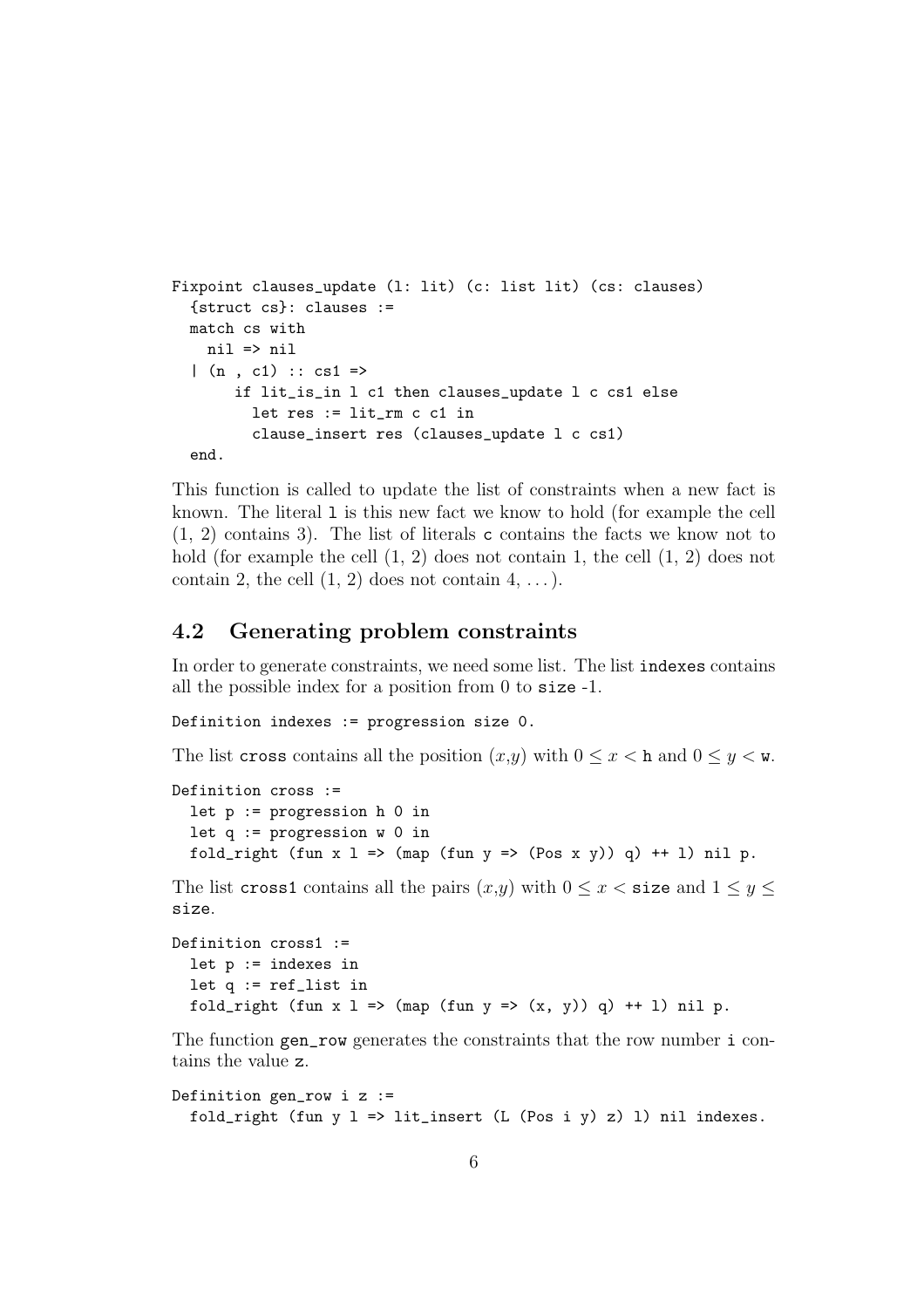The function gen\_column generates the constraints that the column number i contains the value z.

```
Definition gen_column i z :=
  fold_right (fun x l => lit_insert (L (Pos x i) z) l) nil indexes.
```
The function gen rect generates the constraints that the subrectangle number i contains the value z.

```
Definition gen_rect i z :=
  let x := h * div i h in
  let y := w * mod i h in
  fold_right (fun p l => lit_insert (L (shift p x y) z) 1)
    nil cross.
```
where div and mod are the division and the modulo respectively. The function gen\_cell generates the constraints that the cell at position p contains a value.

```
Definition gen_cell p :=
  fold_right (fun z l \Rightarrow lit_{\text{insert}} (L p z) 1) nil ref_list.
```
The function all\_cell generates the constraint that all the cells of the grid contain a value.

```
Definition all_cell :=
  let c0 := cross2 in
  (fold\_right (fun p 1 => let res := gen\_cell p inclause_insert res l) nil c0).
```
## 5 Generating complement literals

To speed up the search, when we have a new fact, we not only remove all the clauses that contains the corresponding literals but we also simplify clauses removing the literals that cannot hold. Computing from a known fact the list of fact that cannot hold is done by the function anti\_literals.

```
Definition anti_literals (l: lit) :=
let c := 1 :: nil in
let (p, v) := 1 in
let (x, y) := p in
```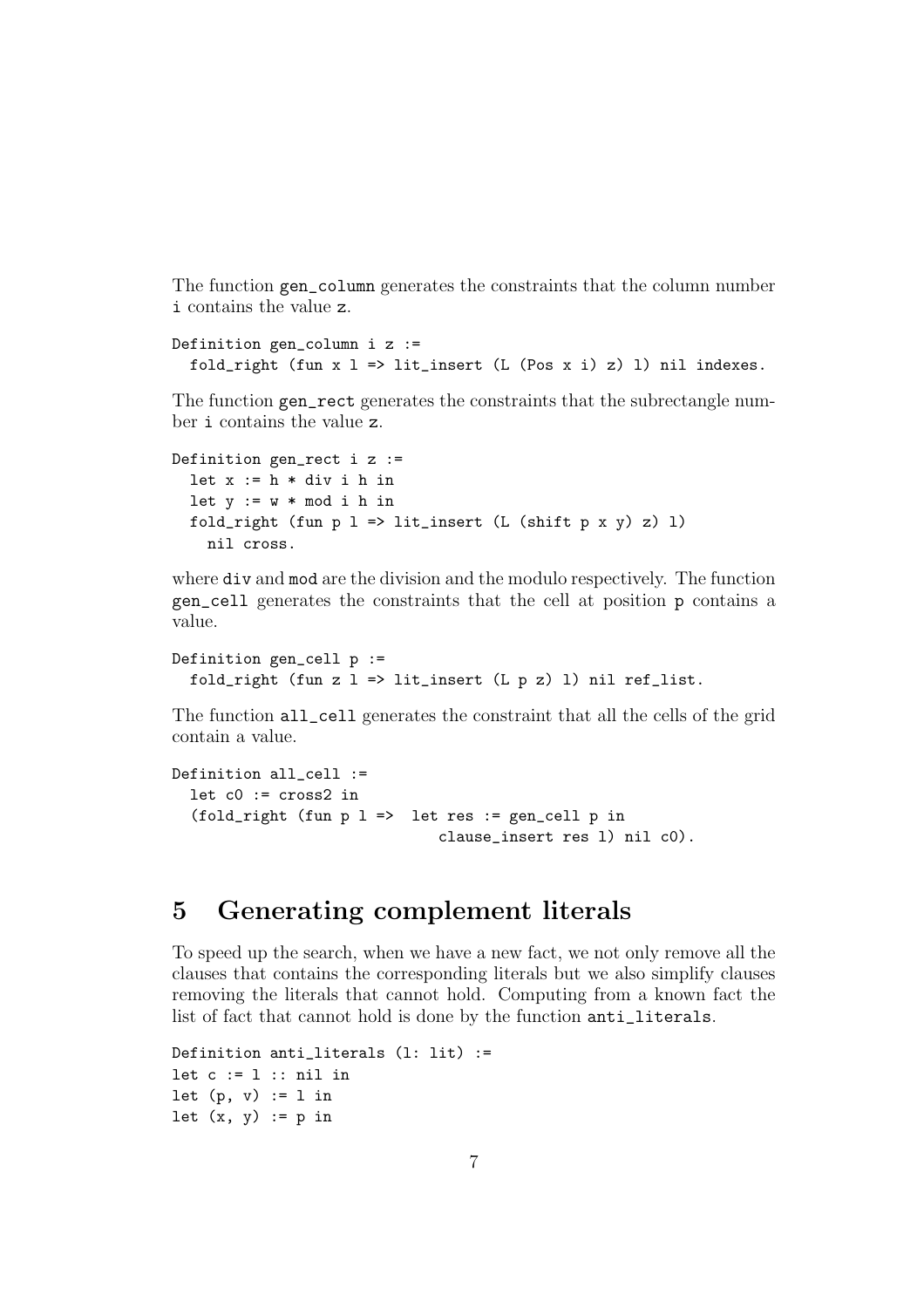```
clause_merge (lit_rm c (gen_row x v))
  (clause_merge (lit_rm c (gen_column y v))
  (clause_merge (lit_rm c (gen_rect ((div x h) * h + (div y w)) v))
  (lit_rm c (gen_cell p)))).
```
### 6 Generating the initial constraints

To generate the initial constraints, we just accumulate the clauses that each number appears in each row, each number appears in each column, each number appears in each subrectangle and finally each cell contains a value.

```
Definition init_c :=
  let c1 := cross1 in
  fold_right
     (fun iz l \Rightarrow let res := gen_row (fst iz) (snd iz) in
                              clause_insert res l)
 (fold_right
     (fun iz l => let res := gen_column (fst iz) (snd iz) in
                              clause_insert res l)
 (fold_right
     (fun iz l => let res := gen_rect (fst iz) (snd iz) in
                              clause_insert res l)
  all_cell c1) c1) c1.
```
These constraints are redundant but most importantly a list that satisfies these constraints is a Sudoku. Note that the initial constraint only ensures that the list ref\_list is included in each row, each column and subrectangle. It is sufficient because the list ref\_list is composed of unique elements.

```
Inductive ulist : list A \rightarrow Prop :=
    ulist_nil: ulist nil
 | ulist_cons: forall a l, \tilde{ } In a l -> ulist l -> ulist (a :: 1) .
Theorem ref_list_ulist : ulist ref_list.
So we can apply a derived version of the pigeon-hole principle.
```

```
Theorem ulist_eq_permutation: forall (l1 l2 : list A), ulist l1 ->
  incl 11 12 \rightarrow length 11 = length 12 \rightarrow permutation 11 12.
```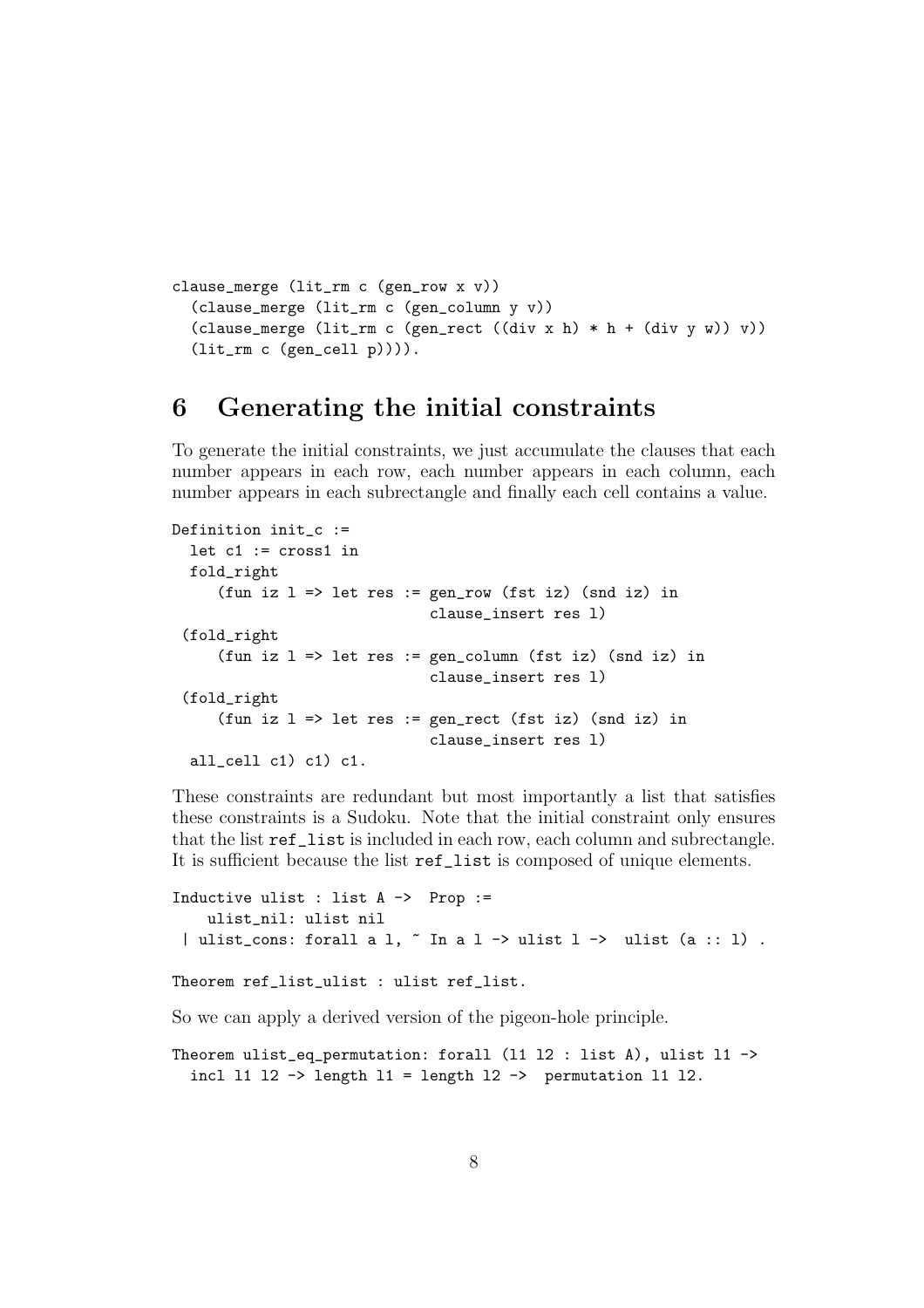where  $\text{incl}\$  is the inclusion predicate.

Before starting the search, we first have to simplify the list of clauses with all the information that is present in the initial grid. This is done by the function gen\_init\_clauses\_aux that walks through the initial grid s and updates the list of clauses c. The argument p contains the actual position of the element of the list s we are considering.

```
Fixpoint gen_init_clauses_aux (s: list nat) (p: pos) (c: clauses):
  clauses :=
  match s with
   nil \Rightarrow c| a : : s1 =let p1 := next p in
    let 11 := L p a inif (In_dec eq_nat a ref_list) then
         let c1 := clauses_update ll (anti_literals ll) c in
           gen_init_clauses_aux s1 p1 c1
      else gen_init_clauses_aux s1 p1 c
  end.
```
The main function is gen\_init\_clauses.

```
Definition gen_init_clauses s :=
  gen_init_clauses_aux s (Pos 0 0) init_c.
```
## 7 Finding one solution

To organize the search for a solution, we have to deal with Coq's restriction that only structural recursive schemas can be used in function definitions. The first function we write is the function try\_one that given the current state of the Sudoku and the list of constraints cs tries to satisfies the clause c. For this, it picks a literal of c, supposes it holds and calls the continuation f to check if the result is satisfiable. If so, it returns the solution, otherwise it tries the next literal.

```
Fixpoint try_one (s: list nat) (c: clause)
                 (cs: clauses)
                 (f: list nat -> clauses -> option (list nat))
                 {struct c}:
   option (list nat) :=
   match c with
```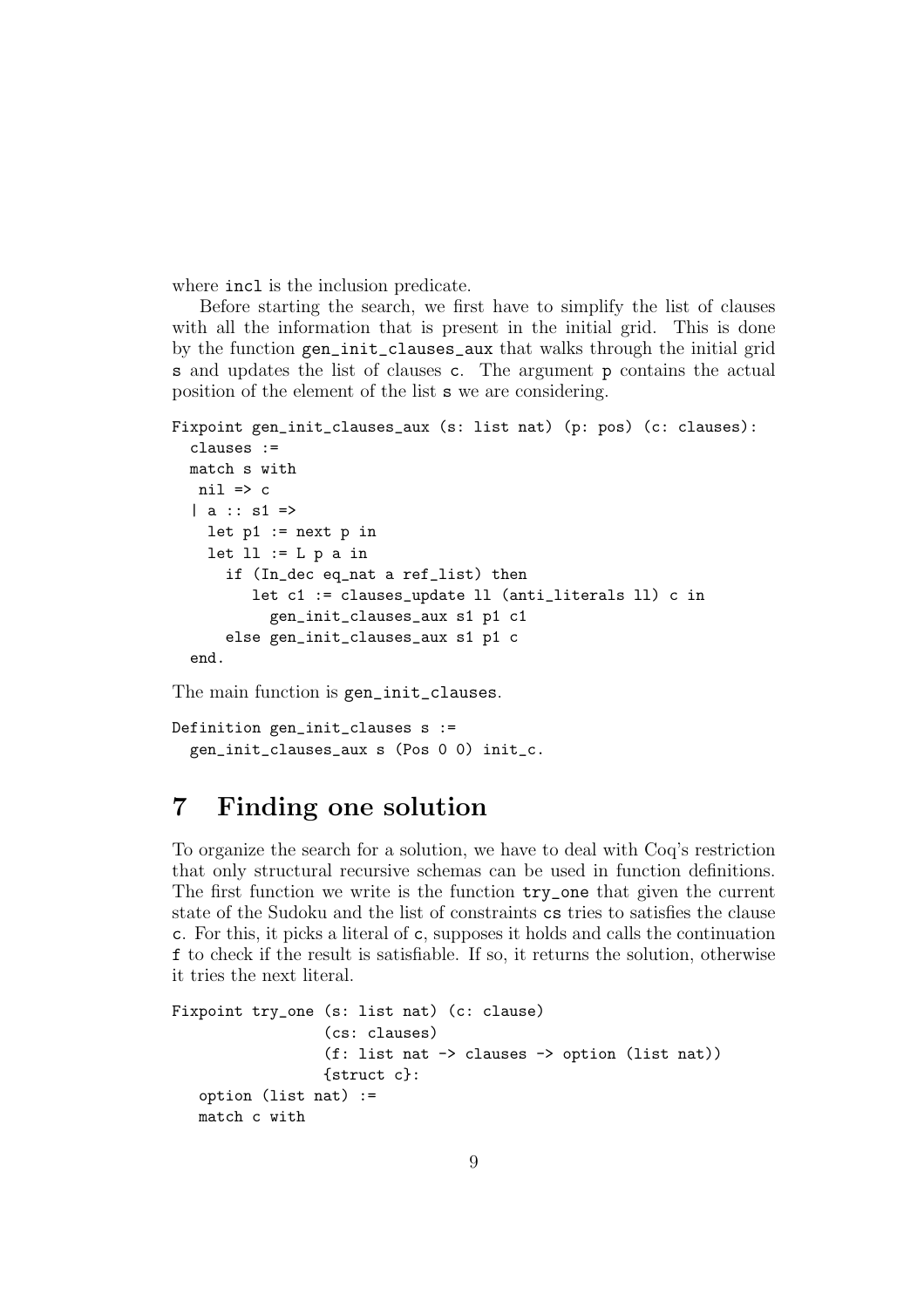```
nil => None
 |(L p v) as k:: c1 =>
      let s1 := update p v s inlet cs1 := clauses_update k (anti_literals k) cs in
      match f s1 cs1 with
        None \Rightarrow try_one s c1 cs f
      | Some c1 => Some c1
      end
end.
```
The function find\_one\_aux is the one that organizes the recursion.

```
Fixpoint find_one_aux (n: clauses) (s: list nat)
                      (cs: clauses): option (list nat) :=
match cs with
        nil => Some s
| (_, nil) :: _ => None
   (_{-}, p) :: cs1 =>
    match n with
        nil => None
    | _ :: n1 => try_one s p cs1 (find_one_aux n1)
    end
end.
```
It takes the current state of the Sudoku s and the corresponding list of clauses cs. It looks at the top of the list of clauses. As this list is ordered, clauses with few literals come first. If the list contains the empty clause, this clause is unsatisfiable so there is no solution. Otherwise it takes the first clause and tries to satisfy it using try\_one. The argument n is a dummy argument added to ensure structural termination. As at each call of try\_one we remove at least one clause from the list of clauses, taking the initial list of clauses can safely by given as dummy argument. The main function is then

```
Definition find_one s :=
```

```
let cs := gen_init_clauses s in find_one_aux cs s cs.
```
To state the correctness of this algorithm, we need to define the predicate that indicates if a grid is a refinement of another grid

```
Definition refine s1 s2 :=
  length s1 = size * size /\sqrt{ }length s2 = size * size /\sqrt{ }forall p, valid_pos p ->
    In (get p s1) ref_list \rightarrow get p s1 = get p s2.
```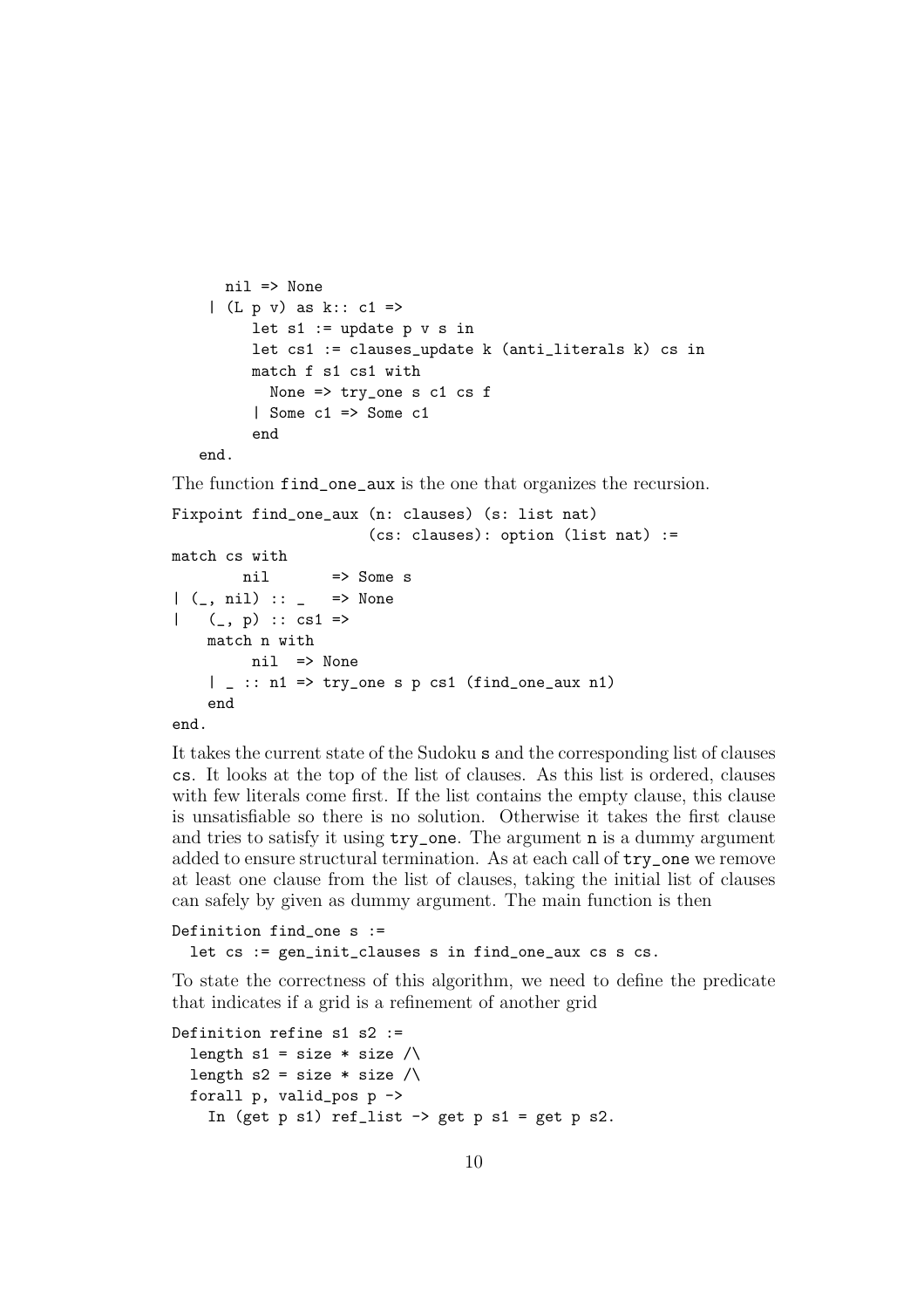With this predicate, the correctness is expressed as

```
Theorem find_one_correct:
  forall s, length s = size * size \rightarrowmatch find_one s with
        None => forall s1, refine s s1 -> \tilde{ } sudoku s1
    | Some s1 => refine s s1 \land sudoku s1
    end.
```
## 8 Finding all solutions

It is trivial to modify the previous algorithm so that it returns not the first solution but all the solutions. The function try\_all accumulates all the solutions instead of stopping at the first one.

```
Fixpoint try_all (s: list nat) (c: clause) (cs: clauses)
                (f: list nat -> clauses -> list (list nat)):
  list (list nat) :=
  match c with
       nil => nil
    | (L p v) as k:: l1 =>
        let s1 := update p v s inlet cs1 := clauses_update k (anti_literals k) cs in
         merges (f s1 cs1) (try_all s l1 cs f)
   end.
```
where the function

merges:list nat -> list (list nat) -> list (list nat) inserts a solution in a list of solutions.

```
Fixpoint find_all_aux (n: clauses) (s: list nat) (cs: clauses):
  list (list nat) :=
  match cs with
         nil \Rightarrow s :: nil
  | (-, nil) :: - \implies nil| (\_ , p) :: cs1 =>
    match n with
      nil => nil
    | \Box :: n1 => try_all s p cs1 (find_all_aux n1)
    end
end.
```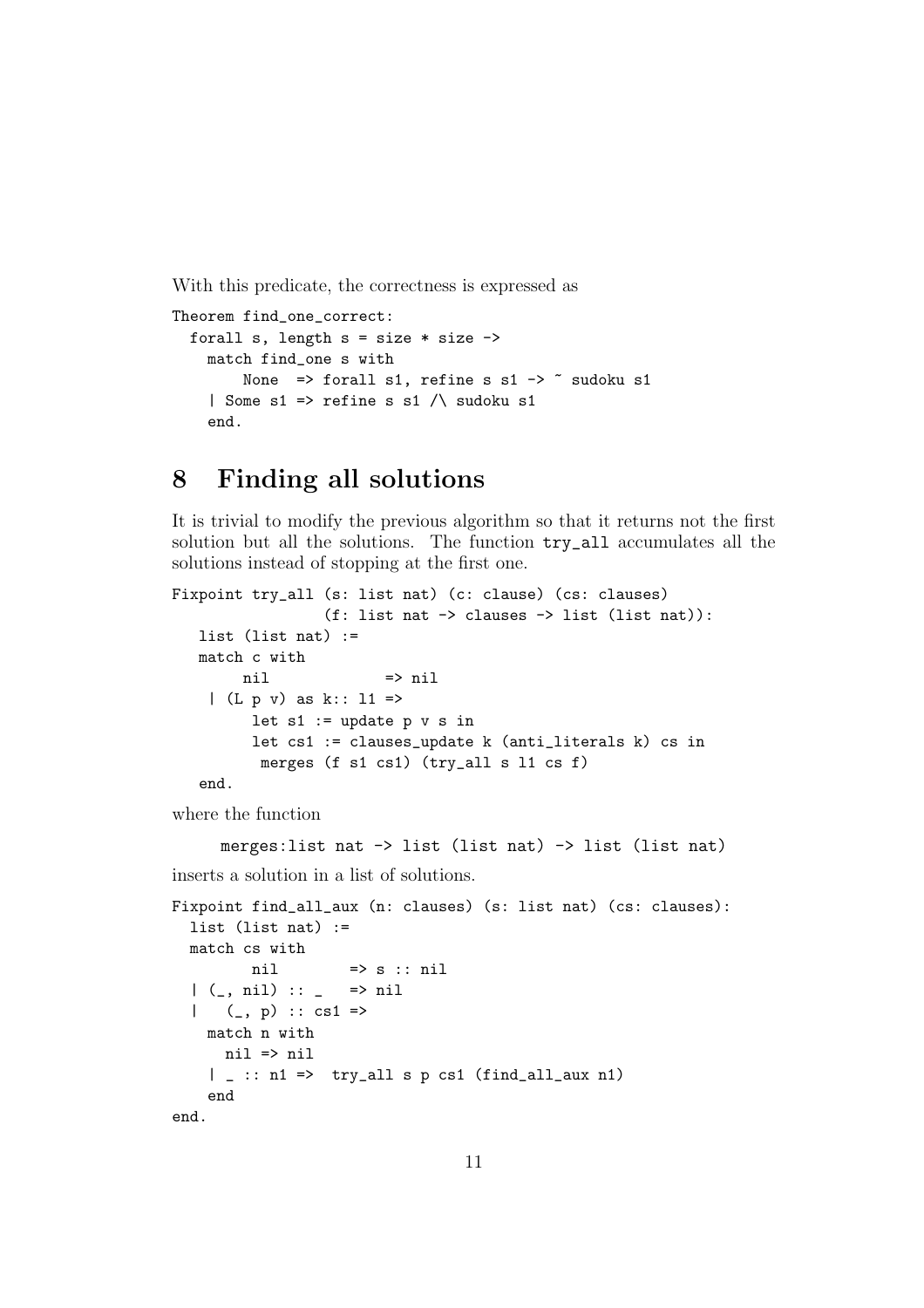The main function is then

```
Definition find_all s :=
  let cs := gen_init_clauses s in find_all_aux cs s cs.
```
The corresponding correctness statement is the following.

```
Theorem find_all_correct:
  forall s s1, refine s s1 -> (sudoku s1 <-> In s1 (find_all s)).
```
### 9 Running example

To use the Sudoku contribution, we first need to load it.

Require Import Sudoku.

Suppose we want to solve 3x3 Sudoku, we first create the initial position taking the convention that zeros correspond to empty cells.

#### Definition test :=

```
5 :: 0 :: 0 :: 0 :: 0 :: 0 :: 0 :: 0 :: 0 ::
0 :: 4 :: 0 :: 8 :: 1 :: 0 :: 0 :: 0 :: 0 :: 0 ::
0 :: 9 :: 3 :: 0 :: 0 :: 0 :: 0 :: 0 :: 2 ::
0 :: 0 :: 0 :: 0 :: 0 :: 0 :: 2 :: 0 :: 3 ::
9 :: 0 :: 0 :: 7 :: 0 :: 0 :: 0 :: 0 :: 0 ::
2 :: 3 :: 0 :: 0 :: 0 :: 6 :: 0 :: 7 :: 0 ::
3 :: 6 :: 5 :: 1 :: 0 :: 0 :: 0 :: 0 :: 0 ::
0 :: 0 :: 0 :: 0 :: 5 :: 0 :: 8 :: 0 :: 0 ::
0 :: 0 :: 1 :: 0 :: 7 :: 0 :: 6 :: 0 :: 0 :: nil.
```
Doing

Eval compute in find\_one 3 3 test.

returns

5 :: 8 :: 6 :: 2 :: 3 :: 7 :: 9 :: 1 :: 4 :: 7 :: 4 :: 2 :: 8 :: 1 :: 9 :: 3 :: 5 :: 6 :: 1 :: 9 :: 3 :: 4 :: 6 :: 5 :: 7 :: 8 :: 2 :: 6 :: 5 :: 7 :: 9 :: 8 :: 1 :: 2 :: 4 :: 3 :: 9 :: 1 :: 4 :: 7 :: 2 :: 3 :: 5 :: 6 :: 8 :: 2 :: 3 :: 8 :: 5 :: 4 :: 6 :: 1 :: 7 :: 9 :: 3 :: 6 :: 5 :: 1 :: 9 :: 8 :: 4 :: 2 :: 7 :: 4 :: 7 :: 9 :: 6 :: 5 :: 2 :: 8 :: 3 :: 1 :: 8 :: 2 :: 1 :: 3 :: 7 :: 4 :: 6 :: 9 :: 5 :: nil